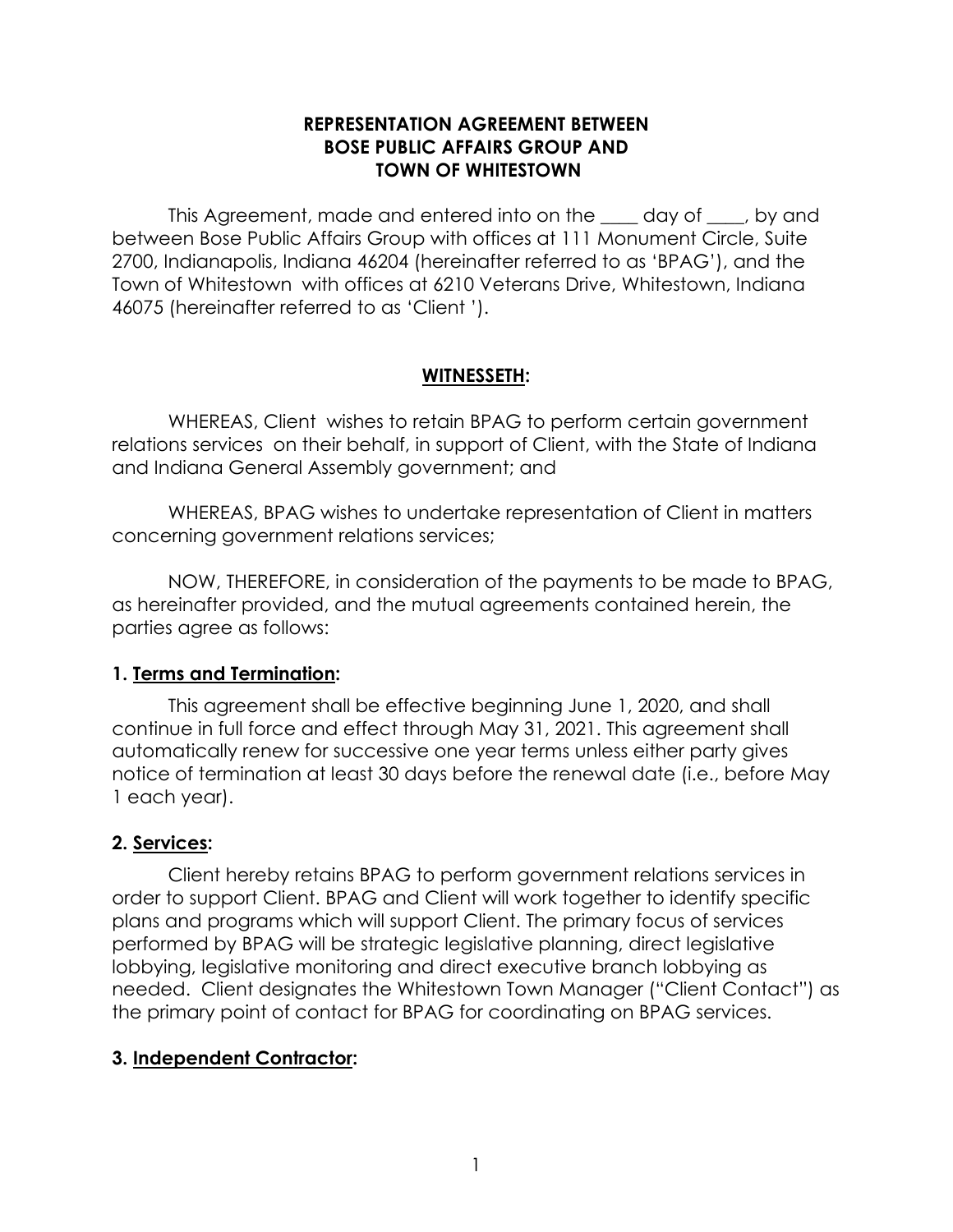BPAG shall, at all times, be an independent contractor under this agreement. BPAG shall exercise independent judgment as to the services which are necessary in order to fulfill its obligations under this contract and shall exercise its independent judgment as to how said services should be performed in order to meet the objectives which are mutually agreed upon with Client.

## **4. No Lawyer-Client Relationship; Confidentiality; Conflict of Interest:**

The services to be provided under this Agreement are not legal services, but are law-related services, as defined in Rule 5.7 of the Indiana Rules of Professional Conduct. Thus, the protections of the lawyer-client relationship, including but not limited to the protection of client confidences, prohibitions against representation of persons with conflicting interests, and maintenance of professional independence, do not as such apply to such services. Notwithstanding the foregoing, BPAG contractually agrees to the following in connection with the services to be provided under this Agreement:

- a. BPAG acknowledges that in the course of performing the services, duties, and obligations described in this Agreement, it may acquire confidential and proprietary information relating to Client. BPAG agrees that, except with the consent of Client or as incidental to the performance of services under this Agreement, it will not disclose any such confidential or proprietary information of Client to any person or entity except as required by law, or unless and until such confidential and proprietary information is publicly available; and
- b. Without the consent of Client , BPAG will not represent another client, if in applying the customary standards of the profession, the representation of that client would be reasonably foreseeable to be directly adverse to Client with respect to the services provided under this Agreement, or if BPAG's representation of Client , under the customary standards of the profession, would be materially limited in a material way by BPAG's responsibilities to such other client or to any other person or entity, or by BPAG's own interest.

# **5. Compensation:**

As compensation for the performance by BPAG of its obligations under this Agreement, Client agrees to pay BPAG \$5,000 per month, totaling \$60,000. The fees may be adjusted each renewal year by up to 5%. The Client Contact may further approve additional special projects or added services from BPAG, as needed, that are within Client Contact's spending authority.